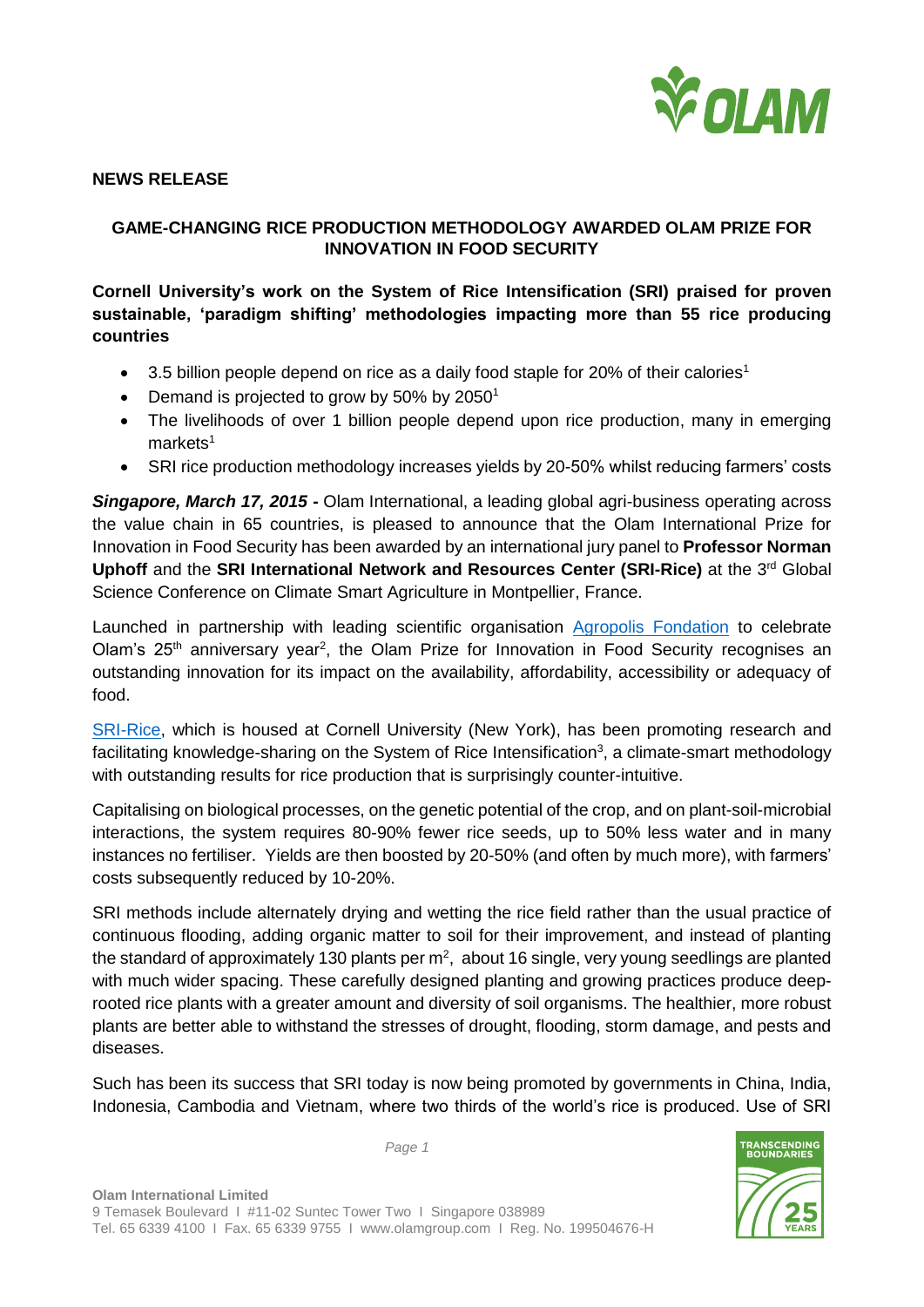

practices is increasing the yields of over 10 million smallholder farmers by an average of 1.67 tons per hectare, while simultaneously reducing their costs and lowering water requirements.

Sunny Verghese, Co-Founder, Group Managing Director and CEO at Olam, said:

"The innovation behind SRI is fascinating because it disrupts common notions of rice farming, and such disruption is essential if we are to feed nine billion people by 2050. Grown by 200 million smallscale farmers, rice is the world's staple diet, so I am delighted that Olam is helping to scale up practices so clearly proven to increase yields, thereby reducing the pressure on precious arable land and water. On top of this, there are no costs to the farmer which provides three benefits: firstly, communities have increased access to vital calories without paying more; secondly they can improve their livelihoods by selling the surplus and lastly, through that surplus they are supporting global food security needs.

Mr Verghese concluded, "As we celebrate our 25 years in the agricultural sector, I am proud that this anniversary prize should be awarded to SRI-RICE, a team that has 'transcended boundaries' – the meaning of Olam. And with our own 10,000 hectare rice farm and smallholder programme in Nigeria we will certainly be exploring this research further."

In addition to the promotion of the new methodologies, SRI-Rice provides technical assistance to development and research programmes, advancing knowledge on SRI and acting as a global hub for the international SRI community.

Pascal Kosuth, Director of Agropolis Fondation and jury member for the Olam Prize, commented:

"The SRI-Rice team stood out for the demonstrable impact their research and outreach on paradigm-shifting methodologies is having in over 55 rice-growing countries globally. Professor Uphoff and the SRI-Rice team at Cornell University are working with a vast global network to build a body of scientific evidence demonstrating that significant yields can be achieved from the same land by simply better understanding the natural synergies between plants, soils, water, nutrients, soil organisms and climate."

Accepting the award, Prof. Norman Uphoff, Senior Advisor for SRI-Rice, said:

"Along with the rest of the SRI-Rice team and the hundreds of colleagues all around the world who have made SRI a reality on the ground, I am honoured to receive this award from Olam, one of the world's largest agribusinesses and a team that knows very well the importance of agricultural science to ensuring food security. However, this award must be dedicated to the memory of Père Henri Laulanie, whose ideas and observations working with impoverished farmers in Madagascar some 30 years ago provided the basis for all SRI research.

"Scaling up SRI and its derived System of Crop Intensification (SCI) is a matter of changing mindsets, habits and practices, and the recognition Olam has bestowed on us with this award marks



*Page 2*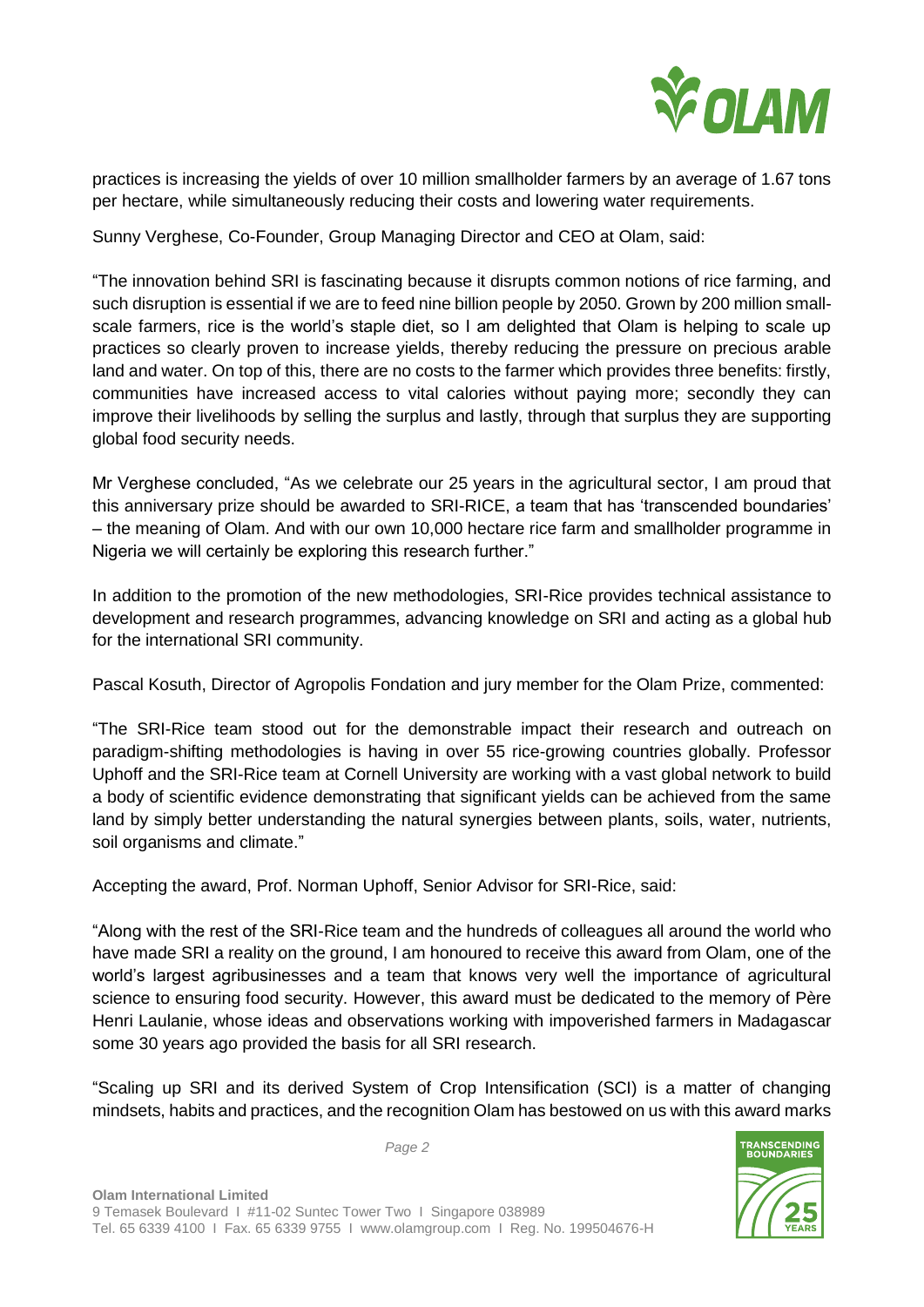

a milestone in terms of support from the private sector. The Olam Prize money will be used to support further research, particularly around how SRI management methods can reduce methane gas emissions - essential in the fight against climate change - as well as on the role of soil microbes in the uptake of nutrients."

With a prize value of US\$50,000, the Olam Prize for Innovation in Food Security was judged by an international panel of experts in conjunction with the Louis Malassis International Scientific Prizes, the 2015 winners of which were also announced last night in Montpellier, France. The winners are:

- Young Promising Scientist: Kazuki Saito, Africa Rice Center
- Distinguished Scientist: Claire Lanaud, CIRAD
- Outstanding Career in Agricultural Development: Zyaur Khan, ICIPE

To read more about the SRI system and to hear farmers talking about their success go to: [Farming First: the story behind SRI](file://gongfp01/Share/Olam%202015/9%20-%2025%20Anniversary/Agropolis%20Prize/PR%20for%20Prize/Farming%20First:%20the%20story%20behind%20SRI) 

. . . .

## *Notes to editors*

*<sup>1</sup> Facts supplied by the [Sustainable Rice Platform](http://www.sustainablerice.org/rice_facts.html)*

*<sup>2</sup>To mark its 25th anniversary, Olam has launched four global initiatives aimed at helping address some of the global challenges facing the next generation.*

- *[The Olam Prize for Innovation in Food Security](http://olamgroup.com/about-us/our-heritage/25th-anniversary-initiatives/olam-prize-innovation-food-security/)*
- *[The Olam Scholarship Programme](http://olamgroup.com/about-us/our-heritage/25th-anniversary-initiatives/olam-scholarship-programme/)*
- *[The Olam Foundation](http://olamgroup.com/about-us/our-heritage/25th-anniversary-initiatives/olam-foundation/)*
- *[Building Sustainable Futures Forum](http://olamgroup.com/about-us/our-heritage/25th-anniversary-initiatives/building-sustainable-futures-forum/)*

*These look beyond the commercial framework of Olam's business, recognising the role the private sector has*  to play in helping to address global challenges including food, water and energy security, the impact of climate *change, sustainable and inclusive growth, and good governance.* 

*<sup>3</sup> The method of System of Rice Intensification derives from the work of French priest-agronomist, Fr. Henri de Laulanié, SJ, active in Madagascar between1961-1995. Faculty and staff at Cornell University in New York began work on scientifically evaluating and verifying the results of the methodologies now known as SRI, and making knowledge of their results widely known. Since 2010, their research on SRI and the application of its methodologies to other food crops (SCI) has been conducted under the formal auspices of the SRI-Rice Center at Cornell.* 

### *About the SRI-Rice Centre*

*The SRI International Network and Resources Center (SRI-Rice) was created at Cornell University in 2010 in response to the increasing importance of the System of Rice Intensification (SRI), a climate-smart, yieldincreasing [methodology](http://sri.ciifad.cornell.edu/aboutsri/methods/index.html) that is being utilised around the world. The Center operates under the auspices of International [Programmes](http://ip.cals.cornell.edu/) of Cornell's College of Agriculture and Life Sciences. Visit http://sririce.org*

*Page 3*